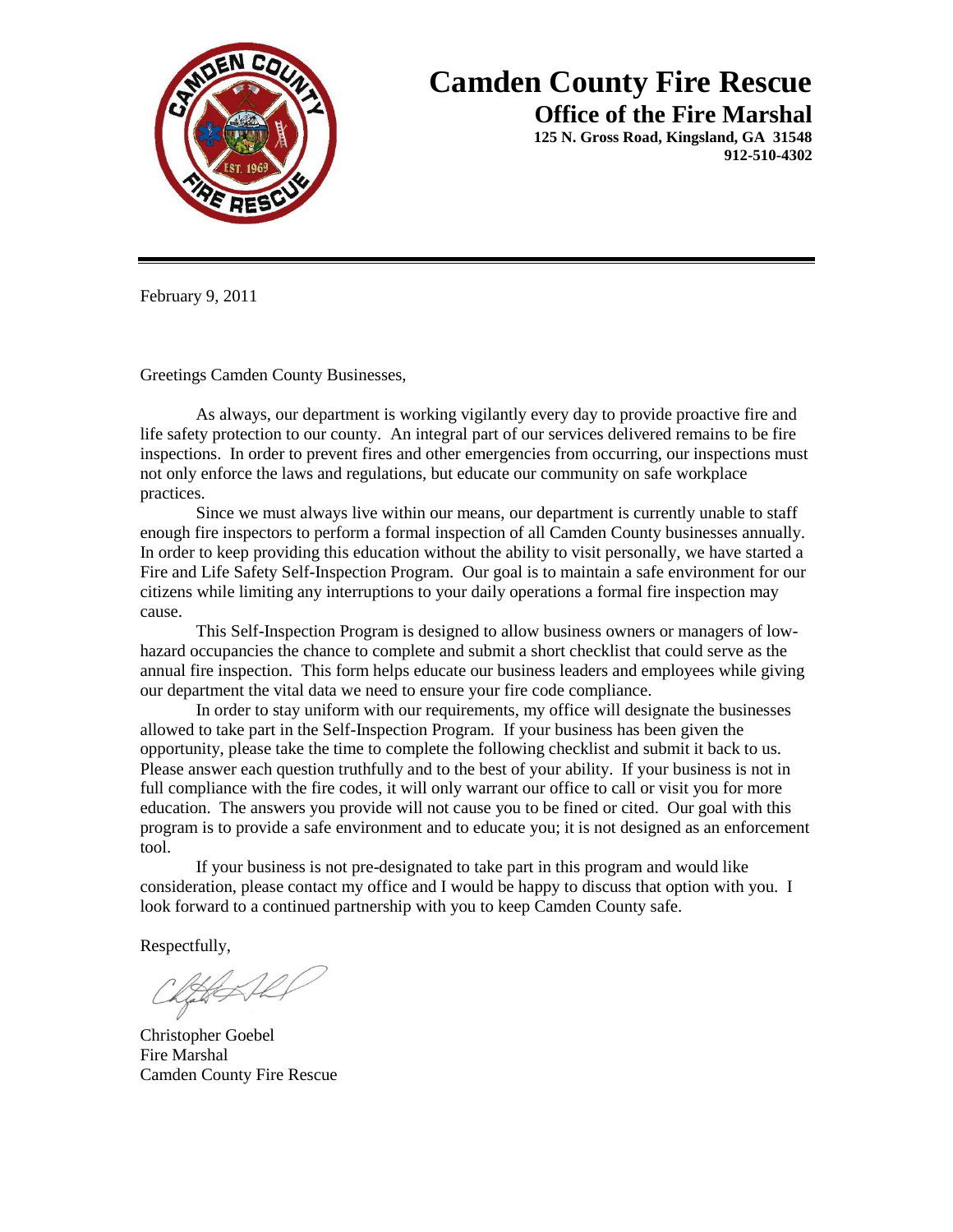

## **Camden County Fire Rescue**

**Office of the Fire Marshal** *Fire & Life Safety Self‐Inspection Report*



| Business/Department:                                                                                                                                                                                                                                                                          | <b>Business Phone #:</b> |     |           |     |
|-----------------------------------------------------------------------------------------------------------------------------------------------------------------------------------------------------------------------------------------------------------------------------------------------|--------------------------|-----|-----------|-----|
| Address:                                                                                                                                                                                                                                                                                      |                          |     |           |     |
| Manager/Director:                                                                                                                                                                                                                                                                             | Phone #:                 |     |           |     |
| After-Hours Emergency Contact:                                                                                                                                                                                                                                                                | Phone #:                 |     |           |     |
| After-Hours Emergency Contact:                                                                                                                                                                                                                                                                | Phone #:                 |     |           |     |
| 1. Access and Premises:                                                                                                                                                                                                                                                                       |                          | Yes | No        | N/A |
| 1.1 Are Address numbers for the building visible from the street?                                                                                                                                                                                                                             |                          |     |           |     |
| 1.2 Is the exterior fire department access unobstructed?                                                                                                                                                                                                                                      |                          |     |           |     |
| 1.3 Does your building have a Knox Box? If so, will the keys inside it open all doors? If<br>locks are changed contact the Camden County Fire Marshal's Office immediately.                                                                                                                   |                          |     |           |     |
| 1.4 Is combustible vegetation removed so as to not create a fire hazard?                                                                                                                                                                                                                      |                          |     |           |     |
| 1.5 Is there a maintained 3' minimum clearance around fire hydrants?                                                                                                                                                                                                                          |                          |     |           |     |
| 2. Egress (Exiting)                                                                                                                                                                                                                                                                           |                          | Yes | No        | N/A |
| 2.1 Are the exit ways and doors easily recognizable, unobstructed, and maintained<br>functional?                                                                                                                                                                                              |                          |     |           |     |
| 2.2 If the main exit door is provided with key-locking hardware is there a sign above the<br>door that states "THIS DOOR MUST REMAIN UNLOCKED WHEN BUILDING IS OCCUPIED"<br>and are the other exit doors operable from the inside w/o the use of a key or any special<br>knowledge or effort? |                          |     |           |     |
| 2.3 Are the exits and exit enclosures free of storage?                                                                                                                                                                                                                                        |                          |     |           |     |
| 2.4 Are doors with self-closing hinges maintained in the closed position (not<br>blocked open)?                                                                                                                                                                                               |                          |     |           |     |
| 3. Electrical                                                                                                                                                                                                                                                                                 |                          | Yes | <b>No</b> | N/A |
| 3.1 Are all electrical outlets, switches and junction boxes properly covered with cover<br>plates? Is the electrical system safe from any apparent shock and/or other electrical<br>hazards?                                                                                                  |                          |     |           |     |
| 3.2 Are all electrical panels in public areas locked and are all electrical/mechanical room<br>doors locked?                                                                                                                                                                                  |                          |     |           |     |
| 3.3 Are circuit breakers/fuses labeled so as to identify the area protected?                                                                                                                                                                                                                  |                          |     |           |     |
| 3.4 Is the area in front of the electrical panel(s) clear, by at least 30"?                                                                                                                                                                                                                   |                          |     |           |     |
| 3.5 Are extension cords only used on a temporary basis (<90 DAYS)?                                                                                                                                                                                                                            |                          |     |           |     |
| 3.6 Are extension cord(s) of heavy duty construction, maintained in good condition, and<br>not frayed or damaged?                                                                                                                                                                             |                          |     |           |     |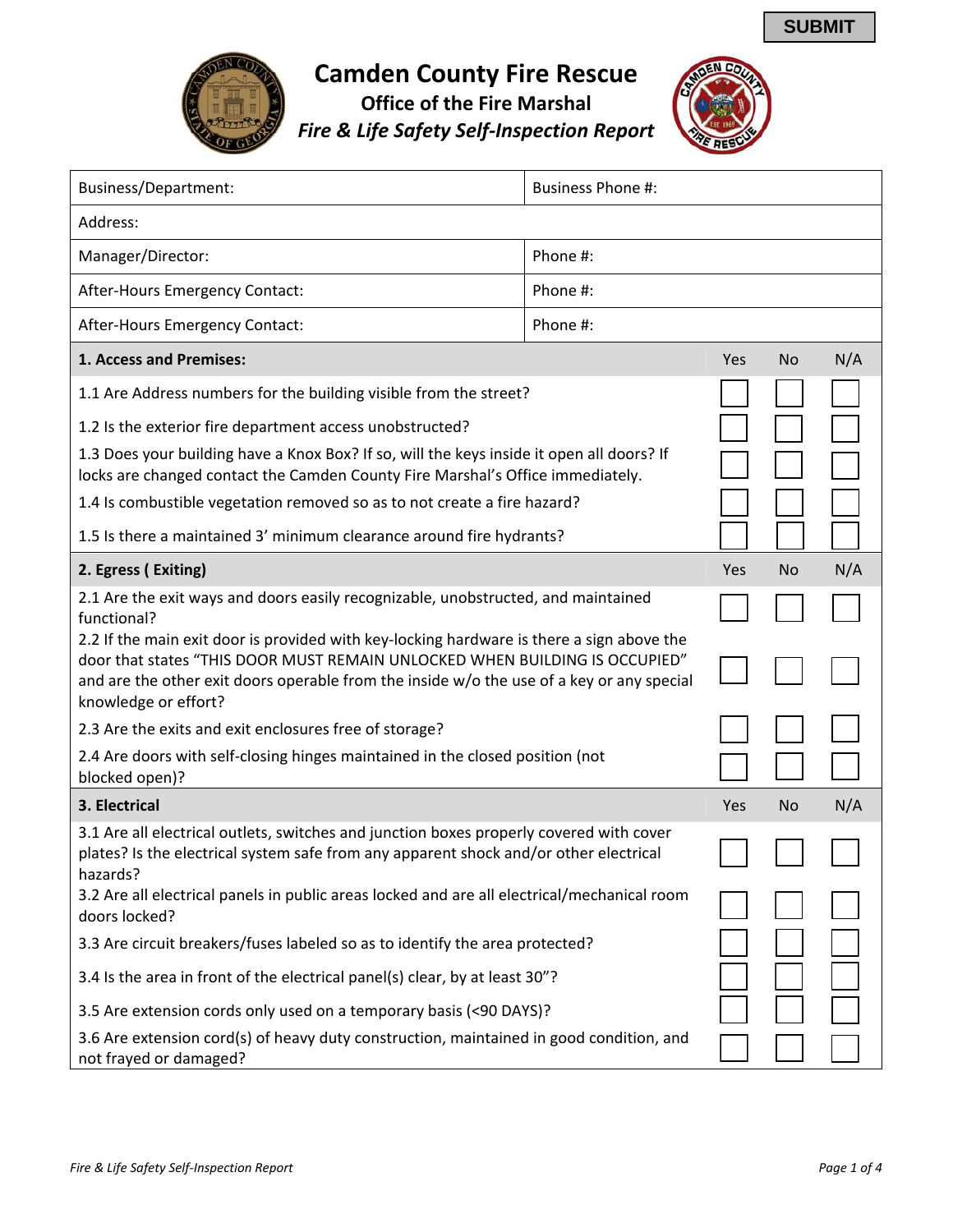| 3.7 Are extension cord(s) plugged directly into an approved receptacle, power strip or<br>multi-plug adapter and, except for approved multi-plug extension cord(s), serve only one                                                                                                                |     |                |     |
|---------------------------------------------------------------------------------------------------------------------------------------------------------------------------------------------------------------------------------------------------------------------------------------------------|-----|----------------|-----|
| portable appliance?<br>3.8 Is the capacity of the extension cord(s) greater than the rated capacity of the portable<br>appliance supplied by the cord(s)?                                                                                                                                         |     |                |     |
| 3.9 If multiple items need to be plugged in, is a power tap utilized with a built-in circuit<br>breaker and is the power tap plugged directly into a permanently installed receptacle?                                                                                                            |     |                |     |
| 4. Emergency Lighting/ Egress Illumination                                                                                                                                                                                                                                                        | Yes | N <sub>o</sub> | N/A |
| 4.1 If emergency lighting is provided, is it maintained in operable condition and<br>tested annually?                                                                                                                                                                                             |     |                |     |
| 4.2 Is the means of egress illuminated when the building or structure is occupied?                                                                                                                                                                                                                |     |                |     |
| 5. Exit Signs                                                                                                                                                                                                                                                                                     | Yes | <b>No</b>      | N/A |
| 5.1 If exit signs are required, are they maintained as illuminated or self luminous?                                                                                                                                                                                                              |     |                |     |
| 5.2 Does the backup-battery work? (push the test button, the exit sign should<br>illuminate under battery power)                                                                                                                                                                                  |     |                |     |
| 6. Fire Alarm System                                                                                                                                                                                                                                                                              | Yes | <b>No</b>      | N/A |
| 6.1 If the building is equipped with a fire alarm system, has the required annual<br>service of the fire alarm system been performed by a qualified fire alarm<br>company?                                                                                                                        |     |                |     |
| 7. Fire Safety and Evacuation Plans                                                                                                                                                                                                                                                               | Yes | No             | N/A |
| 7.1 If drills are required, are they conducted successfully at varying times and<br>under varying conditions and are records maintained on the premises?                                                                                                                                          |     |                |     |
| 7.2 Are evacuation plans posted?                                                                                                                                                                                                                                                                  |     |                |     |
| 7.3 Are fire safety plans written and in effect?                                                                                                                                                                                                                                                  |     |                |     |
| 8. Fire Extinguishers                                                                                                                                                                                                                                                                             | Yes | No             | N/A |
| 8.1 Is there access to a fire extinguisher(s) of proper size and type? The Camden<br>County Fire Marshal's Office can assist in determining the type and size needed.<br>8.2 Is the travel distance from all portions of the building less than 75' to a fire<br>extinguisher?                    |     |                |     |
| 8.3 Are all fire extinguishers visible and accessible (not blocked)?                                                                                                                                                                                                                              |     |                |     |
| 8.4 Have the fire extinguisher(s) been serviced/ tagged by a qualified technician within<br>the last 12 months?                                                                                                                                                                                   |     |                |     |
| 8.5 Is the fire extinguisher(s) properly mounted? Proper locations-near exit doors where<br>possible, not exceeding maximum travel distance, properly mounted (maximum 5' high if<br>less than 40 lbs., maximum 3 1/2' high if greater than 40lbs. In all cases, minimum 4"<br>above the ground)? |     |                |     |
| 9. Fire/Smoke Separations                                                                                                                                                                                                                                                                         | Yes | No             | N/A |
| 9.1 Are the fire/smoke separations (smoke doors, fire doors, walls, etc.) maintained in<br>working condition?                                                                                                                                                                                     |     |                |     |
| 10. Fire Suppression Systems                                                                                                                                                                                                                                                                      | Yes | <b>No</b>      | N/A |
| 10.1 Is storage maintained a minimum of 18" below head deflectors in fire sprinklered<br>areas?                                                                                                                                                                                                   |     |                |     |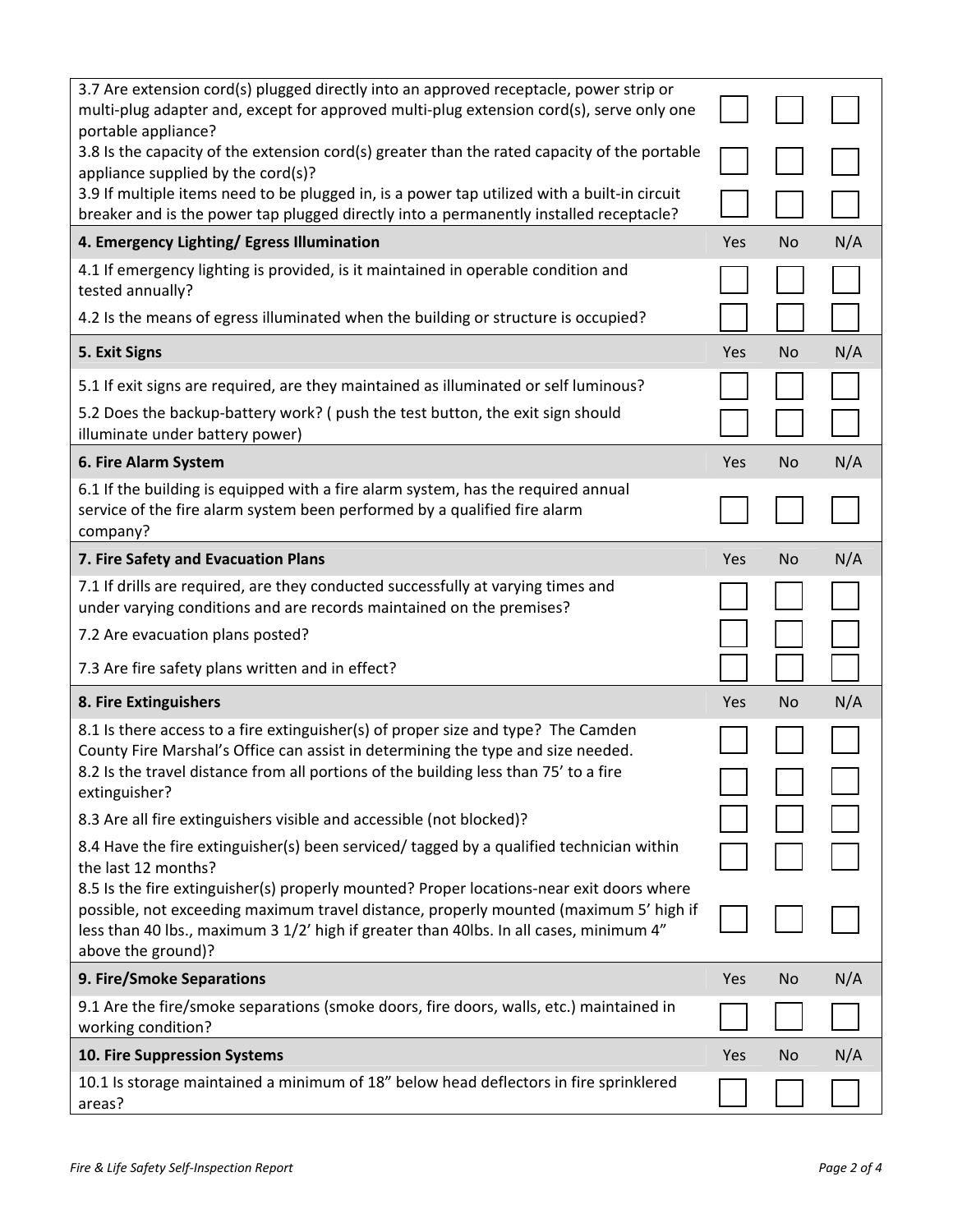| 10.2 If the building is equipped with a fire sprinkler system, has the required annual<br>service of the fire sprinkler system been performed in the last year by a qualified sprinkler<br>company? |            |           |     |
|-----------------------------------------------------------------------------------------------------------------------------------------------------------------------------------------------------|------------|-----------|-----|
| 10.3 In the commercial cooking applications, has the hood suppression system been<br>serviced in the last six months and is the hood cleaned at intervals to prevent the<br>accumulation of grease? |            |           |     |
| 11. Heat Producing Appliances                                                                                                                                                                       | <b>Yes</b> | No.       | N/A |
| 11.1 If portable electric heaters are used, are they used safely? Are they plugged directly<br>into wall outlets and kept a minimum of 3' away from combustibles?                                   |            |           |     |
| 12. Housekeeping and Decoration                                                                                                                                                                     | Yes        | <b>No</b> | N/A |
| 12.1 Is combustible rubbish stored in containers outside of vault storage rooms removed<br>from the building a minimum of once each working day?                                                    |            |           |     |
| 12.2 Are oily rags or similar materials stored in metal, metal lined or other approved<br>containers equipped with tight fitting covers?                                                            |            |           |     |
| 12.3 Are combustible decorations flame retardant?                                                                                                                                                   |            |           |     |
| 13. Mechanical Hazards                                                                                                                                                                              | Yes        | <b>No</b> | N/A |
| 13.1 Is the venting for exhaust products of combustion working properly for gas<br>appliances? (i.e.: water heaters, furnaces, etc.)                                                                |            |           |     |
| 14. Smoke Alarms                                                                                                                                                                                    | Yes        | <b>No</b> | N/A |
| 14.1 Have the smoke alarms been tested in the last year by a qualified technician? Are all<br>alarms less than ten years old? Have the batteries been changed in the last six months?               |            |           |     |
| 15. Storage of Combustibles                                                                                                                                                                         |            | <b>No</b> | N/A |
| 15.1 Is the storage of combustible material orderly and clear of exits and openings?                                                                                                                |            |           |     |
| 15.2 Are combustible materials not stored beneath the building or structure?                                                                                                                        |            |           |     |
| 15.3 Are the boiler rooms, mechanical rooms and electrical panel rooms maintained free<br>of all combustible materials?                                                                             |            |           |     |
| 15.4 Are rubbish containers over 5 1/3 cubic feet (40 gallons) provided with lids and made<br>of noncombustible construction?                                                                       |            |           |     |
| 15.5 Are dumpsters that are 1.5 cubic yards or more not stored inside the building and<br>placed more than 5' from combustible walls, openings or combustible roof eave lines?                      |            |           |     |
| 15.6 If you have storage of compressed gas containers (such as Co2, helium, etc.) are they<br>chained to prevent falling?                                                                           |            |           |     |
| 16. Storage of Combustible and Flammable Liquids                                                                                                                                                    | Yes        | <b>No</b> | N/A |
| 16.1 Are quantities in excess of 10 gallons of flammable and combustible liquids used for<br>maintenance purposes and the operation of equipment stored in liquid storage cabinets?                 |            |           |     |

| Print name of Responsible person: | Signature: | Date: |
|-----------------------------------|------------|-------|

\*Upon completion of this form, please click SUBMIT at the top of the first page.